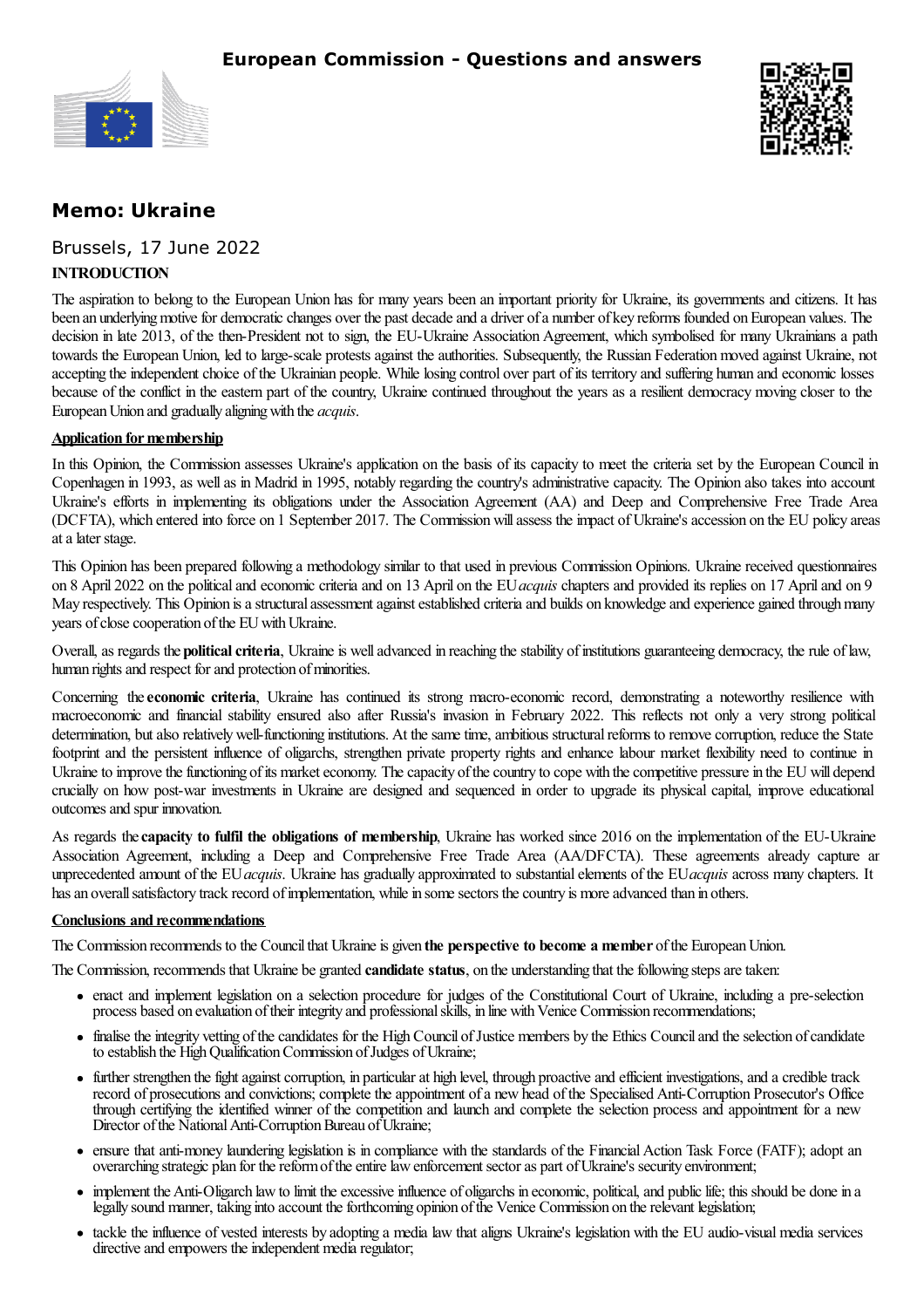finalise the reform of the legal framework for national minorities currently under preparation as recommended by the Venice Commission,  $\bullet$ and adopt immediate and effective implementation mechanisms

The Commissionwillmonitor Ukraine's progress in fulfilling these steps and report on them, together with a**detailed assessment** of the country, by the end of 2022.

The accession process remains based on**established criteria and conditions**. Thisallowsany country in the process to progress based on own merits but also means that steps towards the EU can be reversed if the underlying conditions are not met anymore.

#### **Timeline / key dates**

On 28 February 2022, five days after Russia launched its full-scale unprovoked and unjustified aggression, Ukraine presented its application for membership of the European Union. On 7 March 2022 the Council of the European Union requested the Commission to submit its Opinion on this application. EU Heads of State and Government endorsed this decision at the informal leaders meeting in Versailles

<span id="page-1-0"></span>[\[1\]](#page-1-1) [20220311-versailles-declaration-en.pdf](https://www.consilium.europa.eu/media/54773/20220311-versailles-declaration-en.pdf) (europa.eu)

<span id="page-1-1"></span>QANDA/22/3802

Press contacts:

<span id="page-1-4"></span><span id="page-1-3"></span><span id="page-1-2"></span>Ana [PISONERO-HERNANDEZ](mailto:ana.pisonero-hernandez@ec.europa.eu) (+32 2 295 43 20) Zoï [MULETIER](mailto:Zoi.MULETIER@ec.europa.eu) (+32 2 299 43 06) General public inquiries: **[Europe](http://europa.eu/contact/) Direct** by phone 00 [800](http://europa.eu/contact/call-us/index_en.htm) 67 89 10 11 or by [email](http://europa.eu/contact/write-to-us/index_en.htm)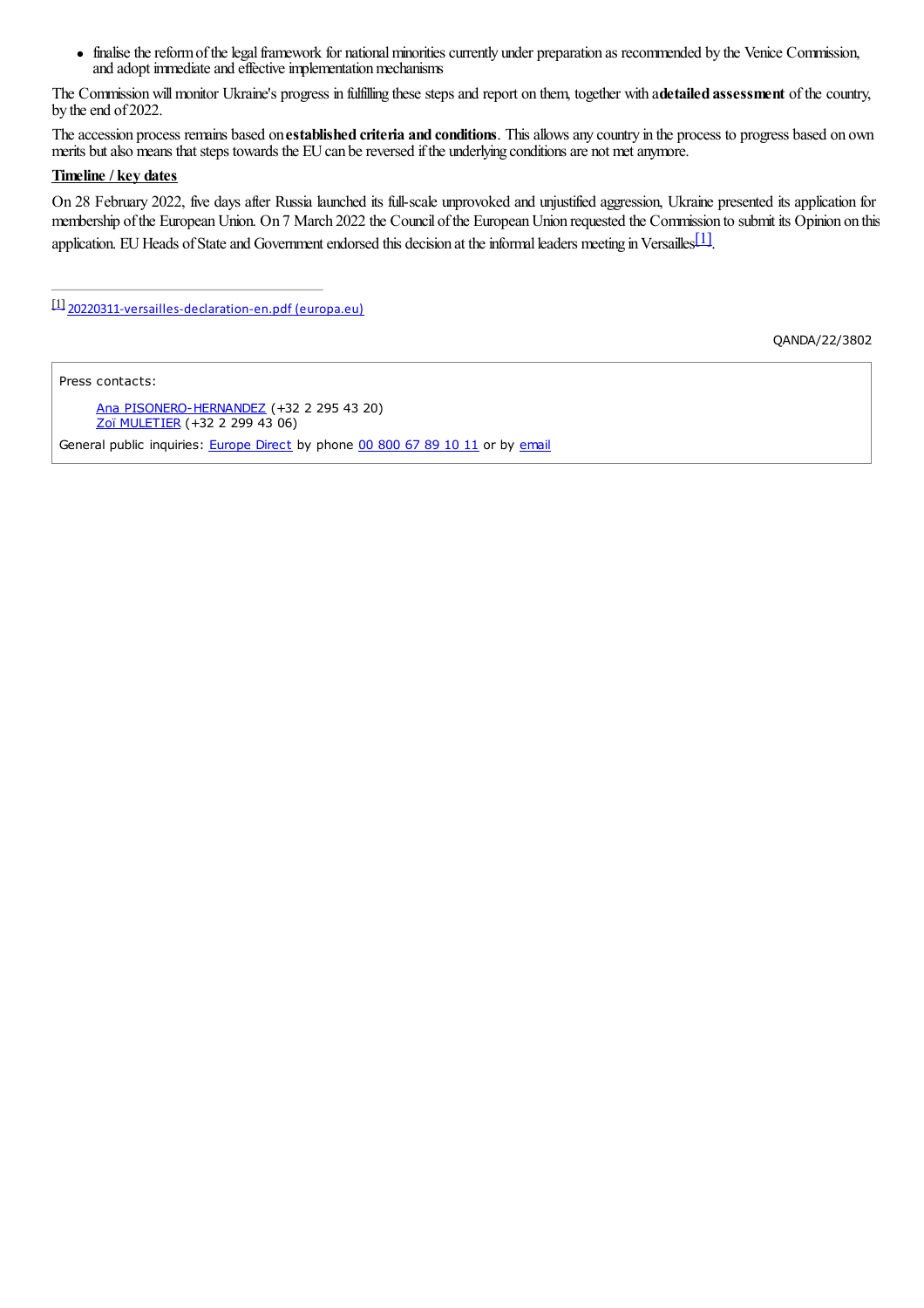



# **Memo: Georgia**

Brussels, 17 June 2022

## **INTRODUCTION**

Since its independence, Georgia has clearly expressed its European aspirations. This European ambition is included in the Georgian Constitution, and is supported by the people of Georgia (83% of Georgians approve joining the EU $^{[1]}$  $^{[1]}$  $^{[1]}$ ) and across the political spectrum. This has been a driver for a number of key reforms founded on European values and standards. Georgia's commitment to progress on its European path was underlined by the Government's initial intention to submit an application in 2024.

### **Application for membership**

In this Opinion, the Commission assesses Georgia's application on the basis of its capacity to meet the criteria set by the European Council in Copenhagen in 1993, as well as in Madrid in 1995, notably regarding the country's administrative capacity. The Opinion also takes into account Georgia's efforts in implementing its obligations under the Association Agreement (AA) and Deep and Comprehensive Free Trade Area (DCFTA). The Commission will assess the impact of Georgia's accession on the EU policy areas at a later stage.

Overall, as regards the **political criteria**, Georgia has a foundation in place to reach the stability of institutions guaranteeing democracy, the rule of law, human rights and respect for and protection of minorities, even if recent developments have undermined the country's progress.

As regards the **economic criteria**, Georgia has achieved a good degree of macroeconomic stability with a track record of sound economic policy and a favourable business environment. In order to improve the functioning of its market economy, further reforms and investment are needed to ensure long-term inclusive growth and external competitiveness. In order to reinforce the capacity of the country to cope with competitive pressure in the EU, Georgia needs to strengthen in particular its human capital (particularly through education reform) to ensure skills for the labour market and innovativeness, strengthen physical infrastructure including renewable energy generation and transport infrastructure, as well as access to global value chains.

As regards the **capacity to fulfil the obligations of membership**, Georgia has worked since 2016 on the implementation of the EU-Georgia Association Agreement, including a Deep and Comprehensive Free Trade Area (AA/DFCTA). These agreements already capture an unprecedented amount of the EU *acquis*. Georgia has gradually approximated to substantial elements of the EU acquis across many chapters. It has an overall positive track record of implementation, while in some sectors the country is more advanced than in others. Overall Georgia has established a solid basis for further alignment.

#### **Conclusions and recommendations**

The Commission therefore recommends to the Council that Georgia should be given **the perspective to become a member** of the European Union.

The Commission recommends that Georgia be granted **candidate status**, once the following priorities will have been addressed:

- address the issue of political polarisation, through ensuring cooperation across political parties in the spirit of the April 19 agreement;
- guarantee the full functioning of all state institutions, strengthening their independent and effective accountability as well as their democratic oversight functions; further improve the electoral framework, addressing all shortcomings identified by OSCE/ODIHR and the Council of Europe/Venice Commission in these processes.
- adopt and implement a transparent and effective judicial reform strategy and action plan post-2021 based on a broad, inclusive and cross-party consultation process; ensure a judiciary that is fully and truly independent, accountable and impartial along the entire judicial institutional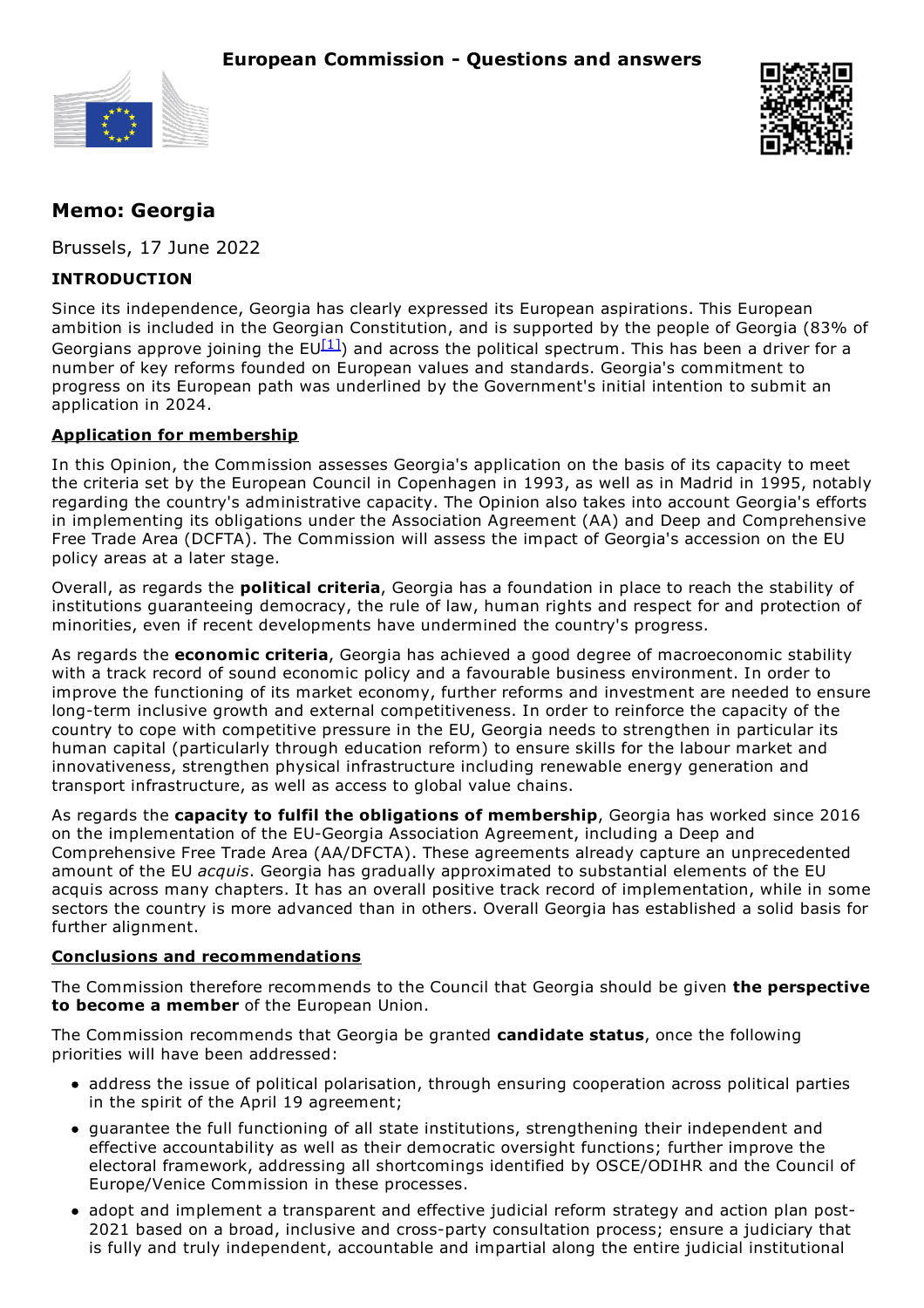chain, also to safeguard the separation of powers; notably ensure the proper functioning and integrity of all judicial and prosecutorial institutions, in particular the Supreme Court and address any shortcomings identified including the nomination of judges at all levels and of the Prosecutor-General; undertake a thorough reform of the High Council of Justice and appoint the High Council's remaining members. All these measures need to be fully in line with European standards and the recommendations of the Venice Commission.

- strengthen the independence of its Anti-Corruption Agency bringing together all key anticorruption functions, in particular to rigorously address high-level corruption cases; equip the new Special Investigative Service and Personal Data Protection Service with resources commensurate to their mandates and ensure their institutional independence;
- implement the commitment to "de-oligarchisation" by eliminating the excessive influence of vested interests in economic, political, and public life;
- strengthen the fight against organised crime based on detailed threat assessments, notably by ensuring rigorous investigations, prosecutions and a credible track record of prosecutions and convictions; guarantee accountability and oversight of law enforcement agencies.
- undertake stronger efforts to guarantee a free, professional, pluralistic and independent media environment, notably by ensuring that criminal procedures brought against media owners fulfil the highest legal standards, and by launching impartial, effective and timely investigations in cases of threats against safety of journalists and other media professionals;
- move swiftly to strengthen the protection of human rights of vulnerable groups, including by bringing perpetrators and instigators of violence to justice more effectively;
- notably consolidate efforts to enhance gender equality and fight violence against women;
- ensure the involvement of civil society in decision-making processes at all levels;
- adopt legislation so that Georgian courts proactively take into account European Court of Human Rights judgments in their deliberations;
- $\bullet$  ensure that an independent person is given preference in the process of nominating a new Public Defender (Ombudsperson) and that this process is conducted in a transparent manner; ensure the Office's effective institutional independence.

The Commission will monitor Georgia's progress to address these priorities and report on them by the end of 2022.

The accession process remains based on **established criteria and conditions**. This allows any country in the process to progress based on own merits but also means that steps towards the EU can be reversed if the underlying conditions are not met anymore.

#### **Timeline / key dates**

On 3 March 2022, Georgia presented its application for membership of the European Union. The application was tabled in the context of Russia's war of aggression against Ukraine. On 7 March 2022, the Council of the European Union requested the Commission to submit its opinion on this application. EU Heads of State and Government endorsed this decision at the informal leaders meeting in Versailles<sup>[\[2\]](#page-1-3)</sup>. Georgia received questionnaires on 11 April 2022 on the political and economic criteria and on 19 April on the EU *acquis* chapters and provided its replies on 2 May and on 10 May.

- $\frac{[1]}{[1]}$  According to the January 2022 National Democratic Institute (NDI) survey.
- [2] [20220311-versailles-declaration-en.pdf](https://www.consilium.europa.eu/media/54773/20220311-versailles-declaration-en.pdf) (europa.eu)

QANDA/22/3800

Press contacts:

Ana [PISONERO-HERNANDEZ](mailto:ana.pisonero-hernandez@ec.europa.eu) (+32 2 295 43 20) Zoï [MULETIER](mailto:Zoi.MULETIER@ec.europa.eu) (+32 2 299 43 06)

General public inquiries: [Europe](http://europa.eu/contact/) Direct by phone 00 [800](http://europa.eu/contact/call-us/index_en.htm) 67 89 10 11 or by [email](http://europa.eu/contact/write-to-us/index_en.htm)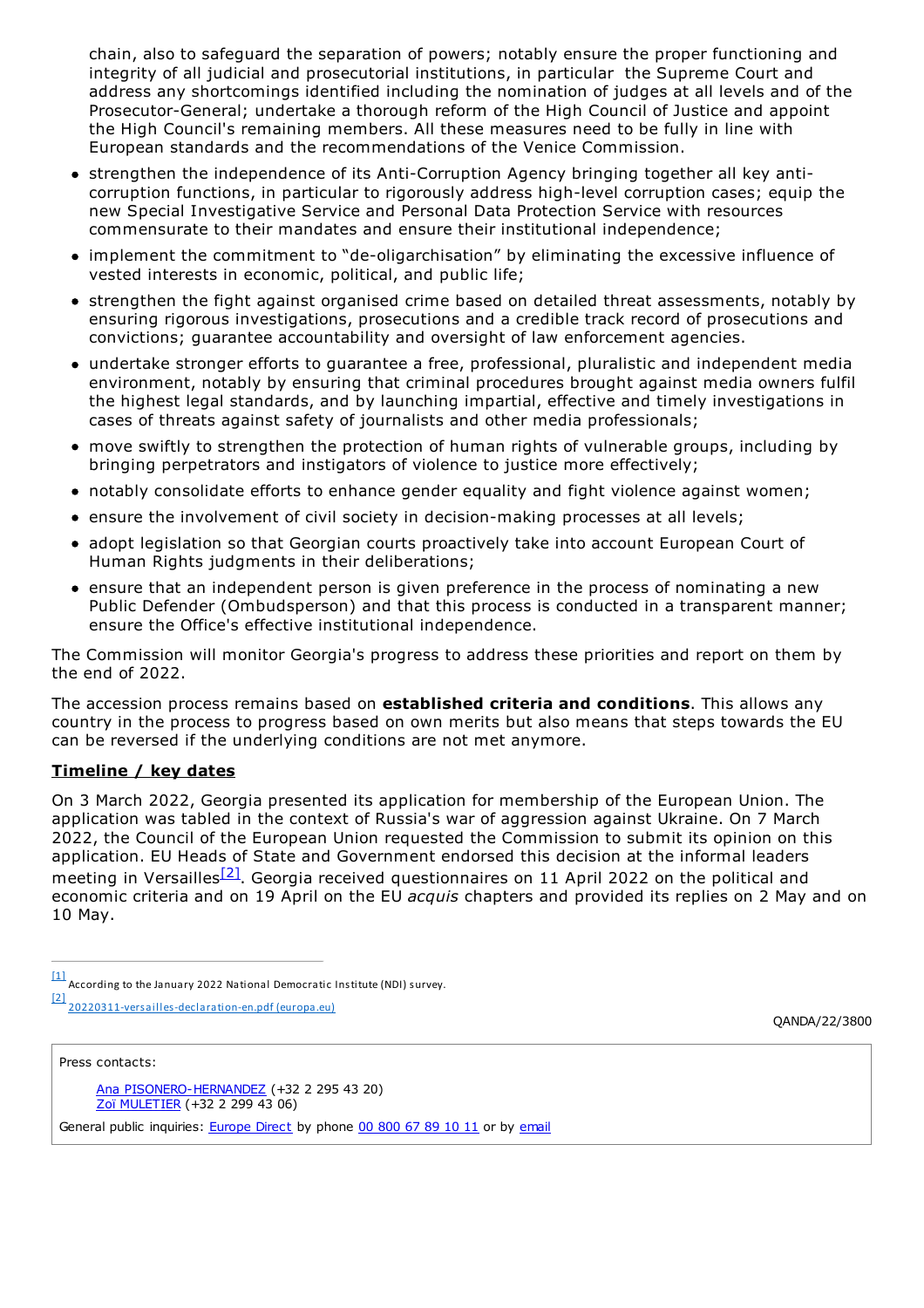



# **Memo: Moldova**

Brussels, 17 June 2022

## **INTRODUCTION**

In the past two years, the Republic of Moldova (hereinafter Moldova) has taken a decisive step towards reforms, with a clear mandate from its citizens. Following the 2020 presidential and 2021 parliamentary elections, there is a clear alignment of the presidential, executive and legislative powers on a pro-reform, anti-corruption European path for the first time since independence. This follows a period where the independence of key institutions was seriously compromised.

The Russian war of aggression against Ukraine is having serious effects on Moldova. In a real spirit of solidarity and upholding European values, Moldova is actively supporting those fleeing Ukraine, hosting the highest number of refugees *per capita*. Despite this challenge, the Moldovan government is strongly committed to delivering on its clear reform goals – notably as regards judicial reform, public administration reform and the modernisation of the economy – to benefit the people of Moldova. Recent Eurobarometer survey results show increased support for EU integration and that the EU is the most trusted foreign organisation.

### **Application for membership**

In this Opinion, the Commission assesses Moldova's application on the basis of its capacity to meet the criteria set by the European Council in Copenhagen in 1993, as well as in Madrid in 1995, notably regarding the country's administrative capacity. The Opinion also takes into account Moldova's efforts in implementing its obligations under the Association Agreement (AA) including a Deep and Comprehensive Free Trade Area (DCFTA). The Commission will assess the impact of Moldova's accession on the EU policy areas at a later stage.

Overall, as regards the **political criteria**, Moldova has a solid foundation in place to reach the stability of institutions guaranteeing democracy, the rule of law, human rights and respect for and protection of minorities.

As regards the **economic criteria**, Moldova has pursued reasonably sound macroeconomic policies, significantly strengthened financial sector stability, and improved the business environment. Moldova needs to address inefficiencies to attract more foreign private investment and enhance public and private investments in strategic infrastructure, education and innovation. Key areas for improving the functioning of its market economy also include reducing corruption and pursuing justice reforms, the enforcement of property rights, further development of a more dynamic business environment as well as better corporate reform of the governance of state-owned enterprises sector with a view to reducing its size. Similarly, improvements are needed in energy security to reduce the energy intensity of the economy and society. Furthermore the country's capacity to cope with the competitive pressure in the EU will depend on a more robust and diversified job market and the reduction of the labour force drain, improving Moldova's growth potential and external competitiveness.

As regards **the capacity to fulfil the obligations of membership**, Moldova has worked since 2016 on the implementation of the EU-Moldova Association Agreement, including a Deep and Comprehensive Free Trade Area (AA/DFCTA). These agreements already capture significant amount of the EU *acquis* and Moldova has gradually taken up the alignment process across many chapters and has a satisfactory track record of implementation, while in some sectors the process is more advanced than in others. Overall, Moldova has established a solid basis for further alignment.

#### **Conclusions and recommendations**

The Commission recommends to the Council that Moldova should be given **the perspective to become a member** of the European Union.

The Commission recommends that Moldova be granted **candidate status**, on the understanding that the following steps are taken: